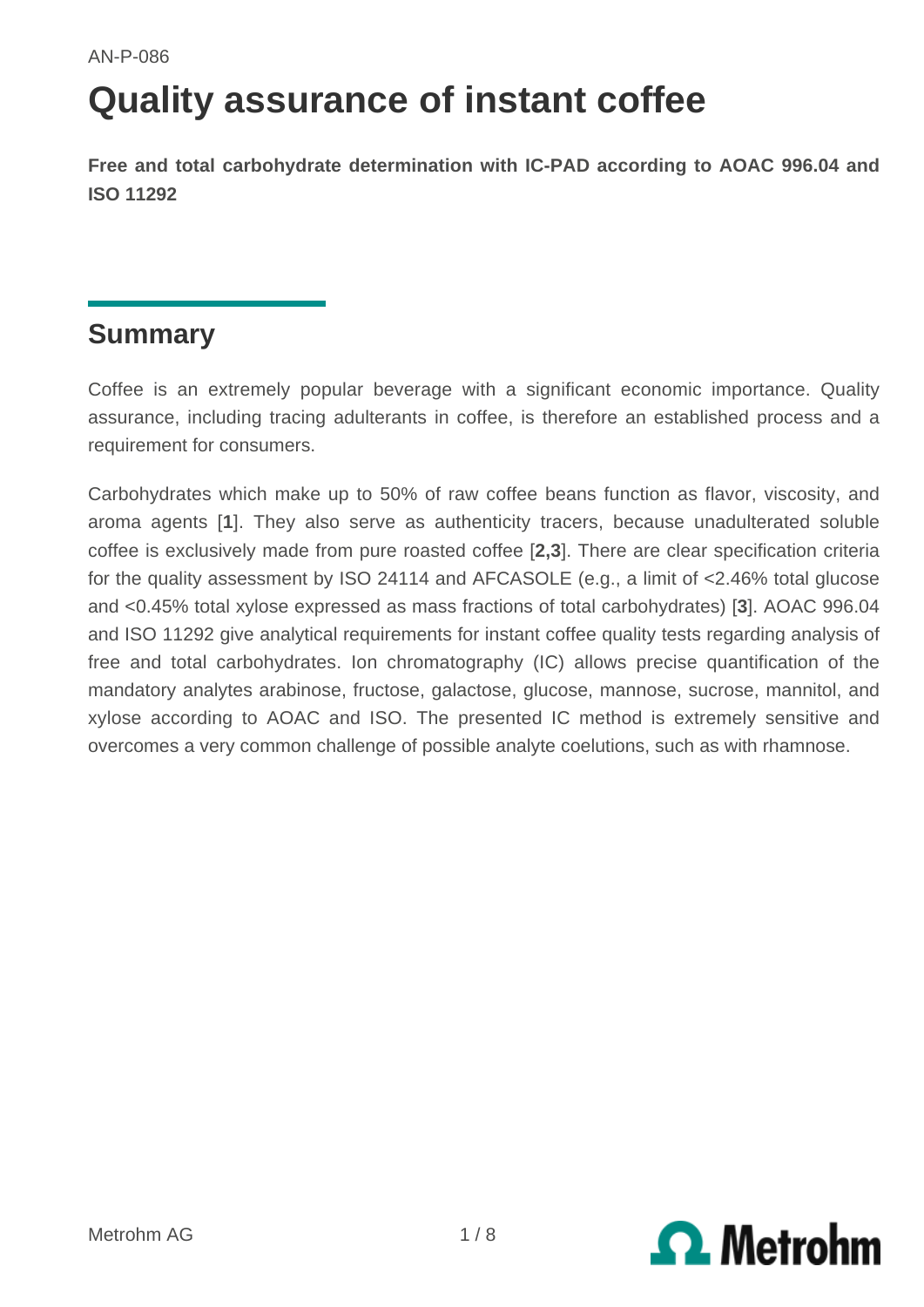# **Configuration**



#### **2.940.1140 - 940 Professional IC Vario ONE/HPG**

The 940 Professional IC Vario ONE/HPG is the intelligent IC instrument without suppression with binary high-pressure gradient. It can be extended with the 942 Extension Modules to up to a quaternary gradient system. The instrument can be used with any separation and detection methods.Typical areas of application:Carbohydrate analysis with pulsed amperometric detection (PAD) after gradient elution; Gradient applications with UV/VIS detection with or without post-column derivatization;



#### **2.850.9110 - IC Amperometric Detector**

Compact and intelligent amperometric detector for intelligent IC instruments. Outstanding selectivity due to the four measuring modes: DC, PAD, flexIPAD and CV, as well as the excellent signal/noise ratio and the very fast stabilization of the measuring signal guarantee the highest in measurement precision.



#### **6.1090.430 - Metrosep Carb 2 - 250/4.0**

The Metrosep Carb 2 - 250/4.0 IC column is particularly suitable for the determination of carbohydrates using alkaline eluents and pulsed amperometric detection. The high-capacity anion exchanger column is based on a styrene-divinylbenzene copolymer. It is stable in the range of pH = 0 - 14 and separates monosaccharides and disaccharides. It is also suitable for the analysis of sugar alcohols, anhydrous sugars, amino sugars, etc. The 250 mm version of the Metrosep Carb 2 separation column is optimized for complex separations.

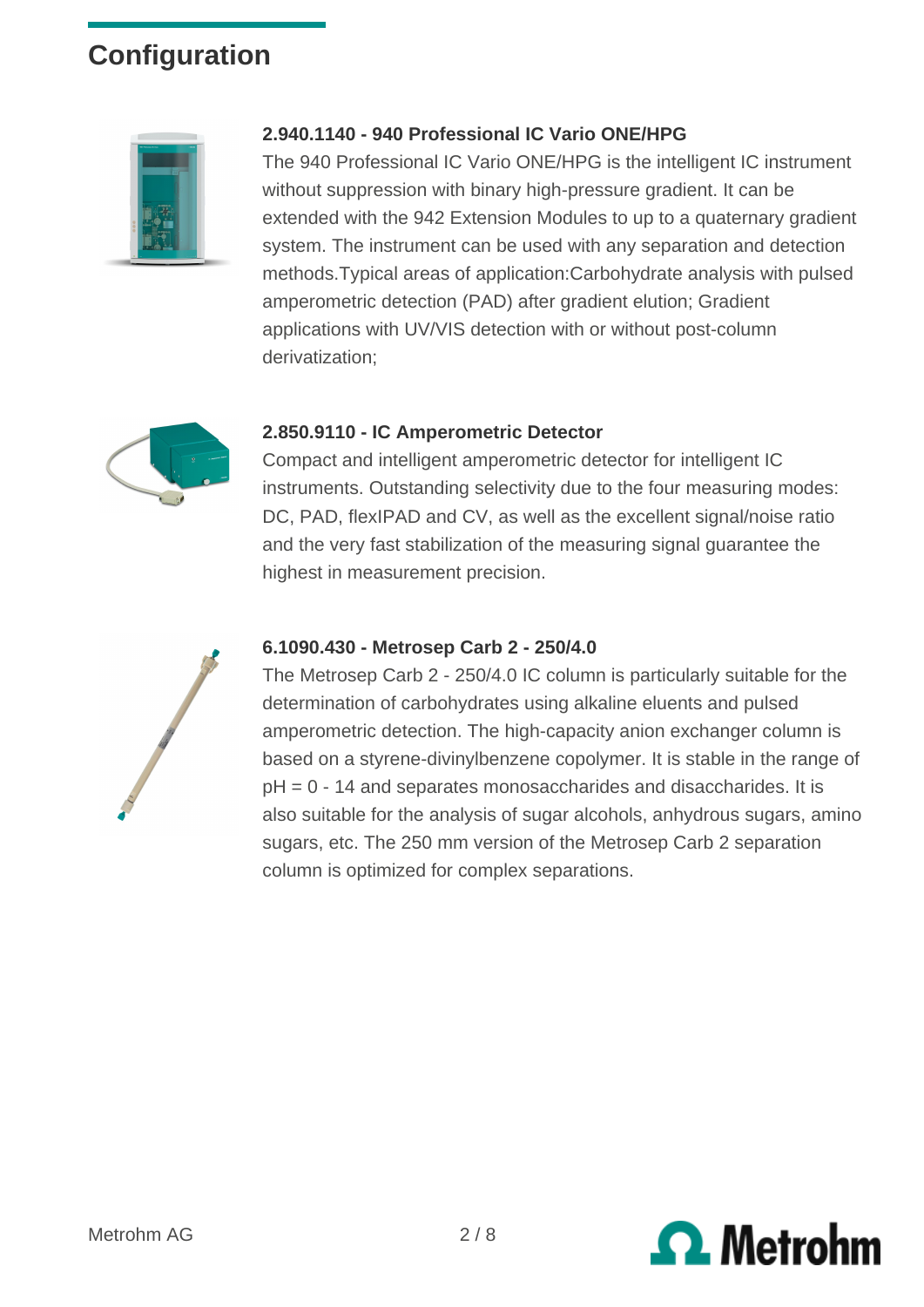

#### **2.858.0020 - 858 Professional Sample Processor – Pump**

The 858 Professional Sample Processor – Pump processes samples from 500 µL to 500 mL. The sample transfer takes place either with the installed bidirectional two-channel peristaltic pump or with an 800 Dosino.



#### **2.942.0040 - 942 Extension Module Vario HPG**

The 942 Extension Module Vario HPG is an extension module for the Professional IC Vario line of instruments. It permits the addition of a further eluent in a Professional IC Vario high-pressure gradient system. Typical applicationsHigh-pressure gradient systems with up to four eluents;



#### **6.5337.010 - IC equipment Wall-Jet cell: Carb (Au, Pd)**

Equipment comprised of Wall-Jet cell with additional accessories. For carbohydrate analysis with a gold working electrode and a Pd reference electrode.

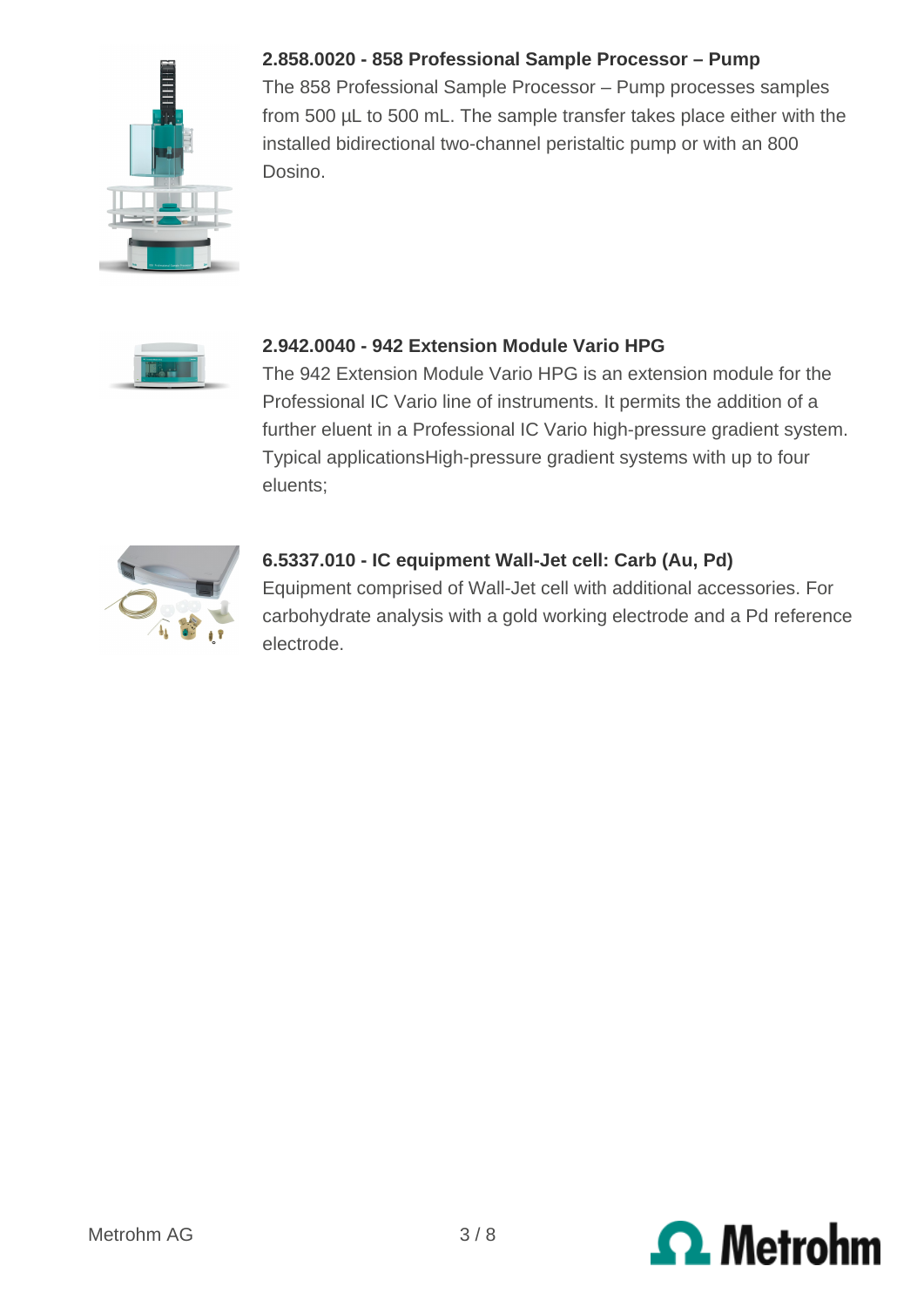

#### **6.6059.402 - MagIC Net 4.0 Professional: 1 license**

Professional PC program for controlling all intelligent Professional IC systems, Compact IC systems and their peripherals, all detectors and various Auto samplers, 800 Dosino, 771 Compact Interface, etc. The software permits checks, data acquisition, data evaluation and data monitoring as well as report generation of ion chromatographic analyses. Graphical user interface for routine operations, extensive database programs, method development, configuration and manual system control; very flexible user management, powerful database operations, extensive data export functions, individually configurable report generator, control and monitoring of all system components and the chromatography results.MagIC Net Professional complies fully with FDA Regulation 21 CFR Part 11 as well as GLP.MagIC Net is available in 16 dialog languages: German, English, Chinese, Traditional Chinese, French, Italian, Spanish, Portuguese, Bulgarian, Czech, Hungarian, Japanese, Korean, Russian, Slovakian, Polish1 licenseThe installation and documentation is delivered on a USB Stick.

## **Sample and Sample Preparation**

Instant coffee powders ( 300 mg per 100 mL) of two instant coffee brands (Jacobs coffee GOLD and a customer sample) were prepared as described in AOAC and ISO to determine the amount of free carbohydrates (arabinose, fructose, galactose, glucose, mannose, sucrose, and mannitol) and total carbohydrates (arabinose, galactose, glucose, mannose, xylose, and mannitol) after acid hydrolyzation.

For the determination of free carbohydrates, coffee powders were dissolved in 100 mL ultrapure water (UPW) and then filtered (0.25 m). For total carbohydrate analysis, coffee powders were hydrolyzed in HCl (0.1 mol/L) at 100 °C (150 minutes), diluted to 100 mL with UPW, and filtered with an  $Aq^+H^+$ -cartridge combination. A final dilution (10 to 50-fold) is recommended with UPW.

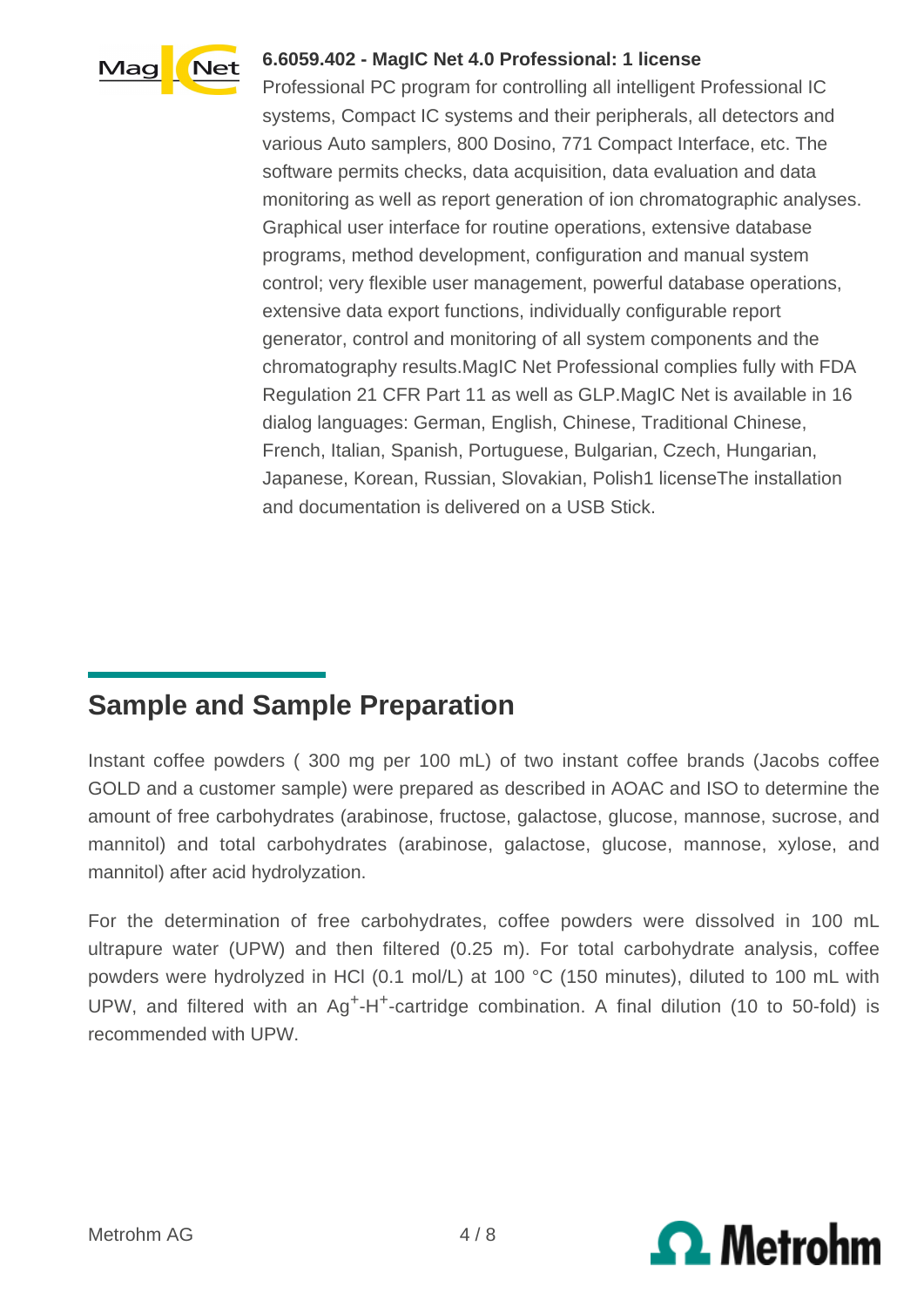## **Experimental**

The carbohydrates specified above for dissolved (free) and total carbohydrate analysis were baseline separated on a Metrosep Carb 2 column with a binary high-pressure gradient combined with a flow gradient (940 Professional IC Vario ONE/HPG configuration) (**Figure 1**). Amperometric detection was performed after PCR with 300 mmol/L NaOH to improve the detection sensitivity of the method.



Figure 1. Schematic showing the sample flow path from sample introduction with an 858 Professional Sample Processor, to the 940 Professional IC with column (Metrosep Carb 2 - 250/4.0), amperometric detector (Wall-Jet cell with Au and Pd electrodes), and the high pressure gradient pumps for eluent A (UPW) and B (200 mmol/L NaOH and 1 mmol/L NaAc). To increase sensitivity, 300 mmol/L NaOH is added as a PCR (Post Column Reaction) solution. Chromatography for anions is often referred as HPAEC (high performance anion exchange chromatography) but is simplified here to the generic term of IC.

### **Results**

For the two analyzed instant coffee samples, the free carbohydrate content (results not shown) after dissolution in UPW ranged from 0.2 to 27 g/kg. The mass fractions show unique patterns for both samples. In the Jacobs brand, arabinose and mannose dominate ( 35 mass%), while

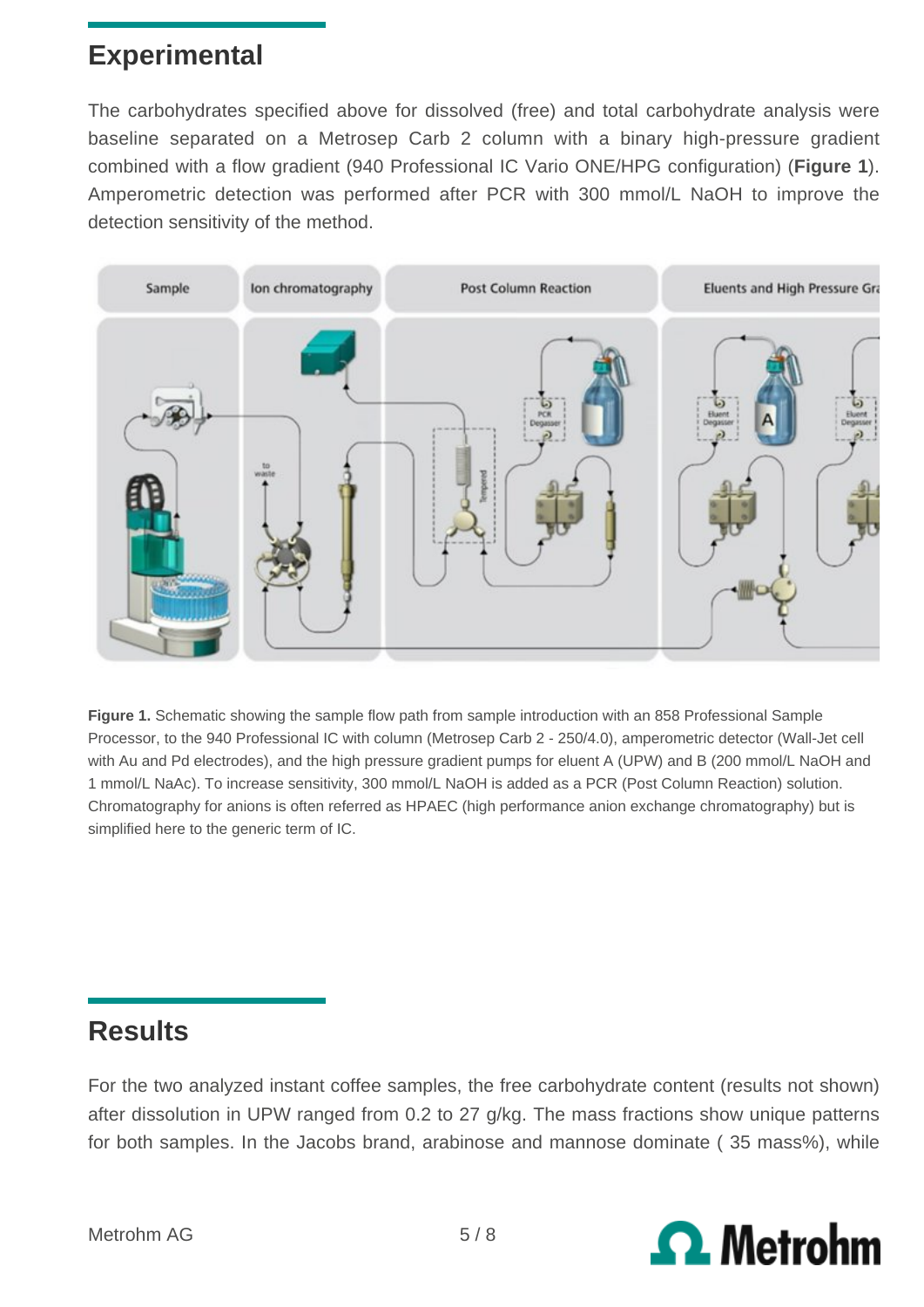the largest peaks for the customer-provided instant coffee brand corresponded to glucose ( 20 mass%) and fructose (almost 40 mass%).

Total carbohydrate content after acid hydrolysis is especially crucial for quality control and purity assessment (**Table 1**). ISO 24114 set limitations for total glucose and xylose of 2.32 and 0.42%, respectively. The total carbohydrate content of both tested samples show a distinct distribution (**Table 1** and **Figure 2**). Both brands contain similar fractions of galactose and arabinose. Glucose, mannose, and xylose contents differ in a broader range.

Looking more closely at the quality criteria, the purity of Jacobs coffee GOLD can be approved as unadulterated product. The customer-provided brand indicates adulteration and would fail a respective control.

**Table 1.** Carbohydrate concentrations (g/kg) determined by IC-PCR- PAD after acid hydrolysis in two instant coffee samples (Jacobs coffee GOLD and a customer sample). The total carbohydrate content is expressed as the individual mass fractions (M%) of mannitol, arabinose, galactose, glucose, mannose, and xylose (ISO 11292). Additionally, quantification of rhamnose, fructose, ribose and sucrose is possible (**Figure 2**). Purity indicators are given by the limits for total glucose (<2.32%) and total xylose (<0.42%) (ISO 24114:2011).

|                                   | Jacobs (g/kg) [M%] | Customer (g/kg) [M%] |
|-----------------------------------|--------------------|----------------------|
| <b>Mannitol</b>                   | <b>ND</b>          | $9 [2.6\%]$          |
| <b>Arabinose</b>                  | 28.3 [6.5%]        | 36 [10.2%]           |
| Galactose                         | 190.0 [43.9%]      | 197.8 [56.2%]        |
| <b>Glucose</b>                    | $6.3$ [1.5%]       | 34.2 [9.7%]          |
| <b>Mannose</b>                    | 207.1 [47.8%]      | 68.5 [19.4%]         |
| <b>Xylose</b>                     | 1.2 [0.3%]         | $6.7$ [1.9%]         |
| <b>Total carbohydrate content</b> | 436.9 [100%]       | 352.2 [100%]         |

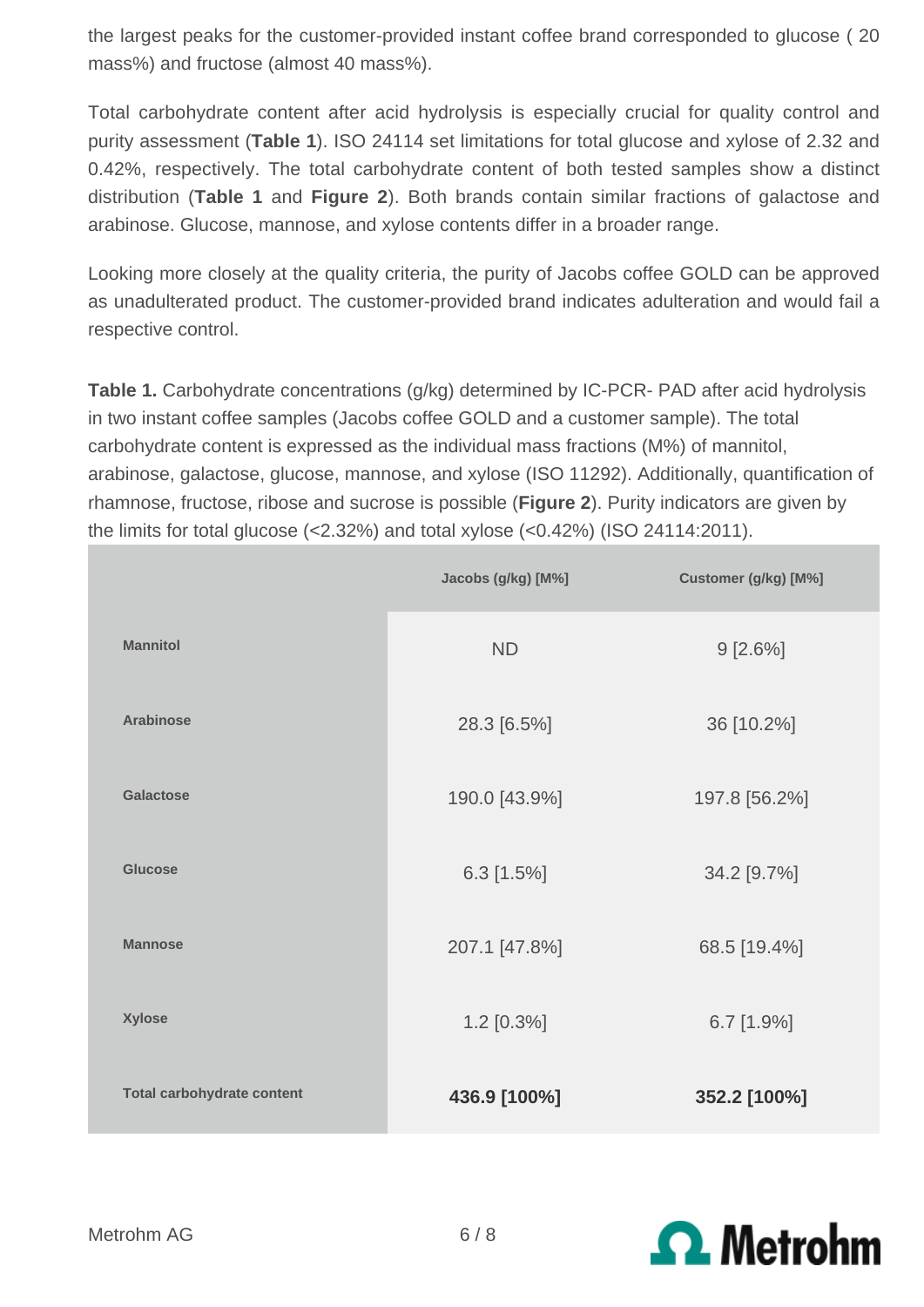

**Figure 2.** Chromatogram overlay of (A) a 5 mg/kg mixed carbohydrate standard and the diluted (1:10) samples of (B)

Jacobs coffee and (C) customer instant coffee after acid hydrolysis. The separation and detection were performed according to the setup listed in Figure 1. For better performance, quantification of fructose and ribose should be performed using peak height.

### **Conclusion**

With the presented method the requirements of **AOAC 996.04** and **ISO 11292** for the determination of dissolved and total carbohydrates in instant coffee are fulfilled. An excellent separation of the required carbohydrates can be achieved by combination of a binary highpressure gradient and a flow gradient on a Metrosep Carb 2 column. An additional benefit of this method eliminates peak overlap between rhamnose and arabinose, an overall constraint of the ISO-method. Overall, the precise quantification of all required carbohydrates plus fucose and ribose can be performed.

Automation and Inline Sample Preparation are additional improvements to increase the sample throughput and save laboratory time and money.

IC with amperometric detection is a robust, highly specific and precise valuable addition for analytical laboratories performing carbohydrate analysis.